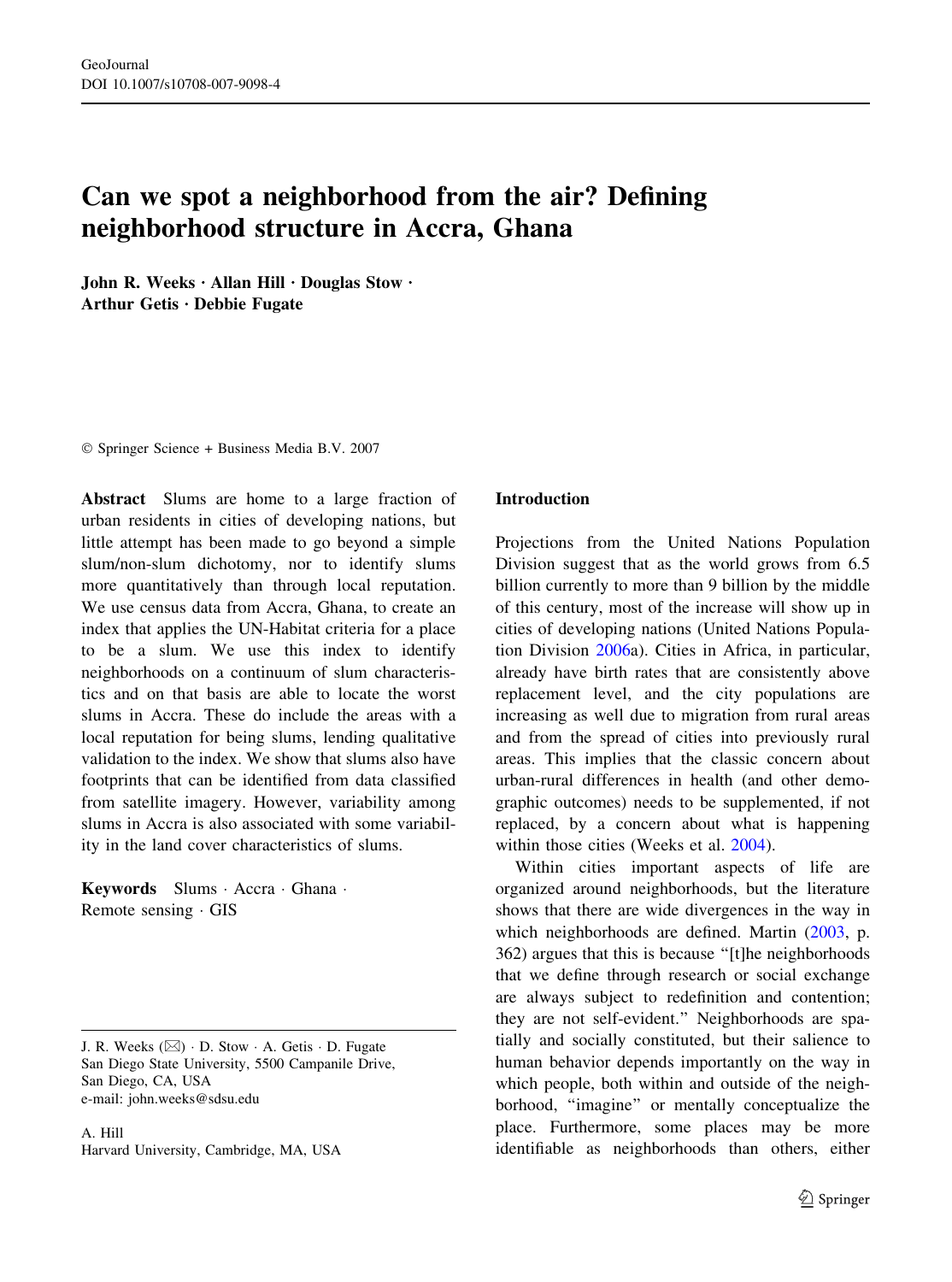because of distinct physical boundaries (a river, a highway, a hillside, etc.) or because of a distinct set of social and environmental characteristics (such as an ethnic enclave). Because neighborhoods are places they should be identifiable on a map. However, if we accept the contingency of neighborhood definition, we must also accept the possibility of fuzzy boundaries of neighborhoods—the edges of places that are not clearly in one neighborhood or another. Furthermore, we must recognize the possibility that these boundaries may change over time, just as the characteristics of the neighborhood are apt to change.

Recognizing the spatial and social fuzziness of neighborhoods does not make them any less important to study. Rather, it imposes upon us the obligation to think carefully about how we implement a definition in our own research, to understand the limitations of any single definition, and to interpret our results in the light of our particular definition. Our own definition of a neighborhood will be constrained immediately by the data that we are able to assemble. Most research is based upon data collected at a spatial scale determined by someone other than the researcher. It is for this reason that the most common concept of a neighborhood in the literature on cities in the United States is based on the census tract (Diez Roux [1998](#page-12-0), [2001](#page-12-0)). The work in Chicago by Sampson and his associates (Sampson [2003](#page-12-0); Sampson and Laub [1990](#page-12-0); Sampson and Morenoff [2003\)](#page-12-0) has attempted to go beyond the somewhat arbitrary census-based boundaries and, as discussed below, we attempt to go beyond the census-tract equivalent in Accra, Ghana.

There can be little question that one of the most important reasons why social scientists are interested in intra-urban variability in neighborhoods is because of an interest in inequality: Why are some neighborhoods more dangerous and less healthy than other neighborhoods? Why are some neighborhoods composed of predominantly less-advantaged persons, and how does that impact the well being of all residents? In richer countries the inequalities among city neighborhoods may be obvious, but in cities of developing nations they tend to be stark; so stark that almost the only differentiation that is routinely made among neighborhoods is whether or not they are slums (UN Habitat [2006\)](#page-13-0). In its State of the World's Cities 2006/7 the UN-Habitat devoted a great deal of attention to exploring the nature of slums, giving

some depth to its criteria for classifying a place as a slum, which we discuss below. This is a useful step forward from the widespread practice throughout the literature of identifying slums almost entirely on the basis of local reputation (see, e.g., Neuwirth [2005](#page-12-0); Roy and Alsayyad [2004\)](#page-12-0).

Because our research relates to urban inequalities in a city of a less developed nation, we too focus our attention on the identification of slum neighborhoods. Slum neighborhoods are defined largely by their physical and infrastructural environment, rather than by the demographic characteristics of residents, although we can be certain the residents have some influence themselves on the physical environment. Nonetheless, the important aspect of a slum is that it is a characteristic of place, not specifically of the people residing there. For this reason, we believe that it may be possible to identify such places from satellite imagery, thus improving our analytical capabilities in parts of the world where detailed census data at the local level are typically not available.

Our objectives, then, are twofold: (1) to define slum areas by exploiting a relatively rich set of data that we have for the city of Accra, Ghana, and then (2) to assess whether these neighborhoods can be identified through an automated classification of remotely sensed high-resolution imagery.

## The study site

Accra is the capital of Ghana, and is located in the south on the coast of the country, facing the Gulf of Guinea. The specific area chosen for this study is the administrative unit known as the Accra Metropolitan Area (AMA). The metropolitan area comprised 1.6 million people and 365,550 households according to the March 2000 census, and it is estimated to have reached 2 million as of 2006 (United Nations Population Division [2006](#page-13-0)b). There are known to be important inequalities in urban health in Ghana in general and in Accra more specifically (Songsore and McGranahan [1998;](#page-12-0) Stephens et al. [1994;](#page-12-0) Taylor et al. [2002\)](#page-13-0). An analysis of existing health data and a household survey in the 1990s by Songsore and Goldstein ([1995\)](#page-12-0) revealed stark contrasts between the better off neighborhoods and the slum areas of the city. Agyei-Mensah (forthcoming) notes that these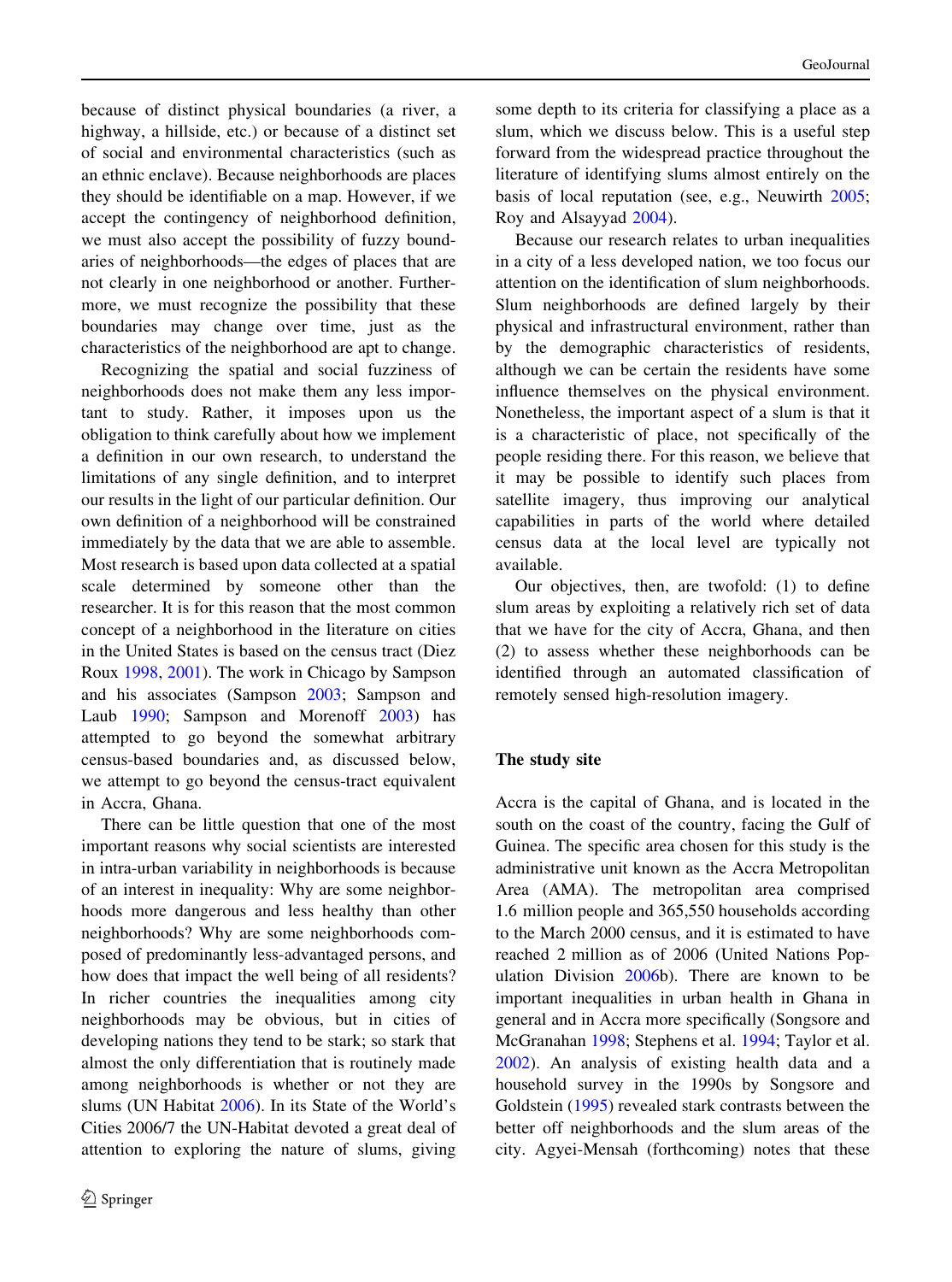studies helped lead to the development of the recently enacted (2003) Ghana Poverty Reduction Strategy.

The urban structure of Accra seems quite typical of the coastal cities of West Africa which all bear the marks of the more important European colonizers in the case of Accra, Christiansborg Castle built by the Danes, Ushertown where the Dutch had presided, and Jamestown, which served as the British seat of power. Twenty-first century Greater Accra is a sprawling urban area and the neighborhoods reflect multiple strands of history, including (1) race-based town planning until 1923; (2) the development of elite areas populated largely by Europeans, including the military cantonments; (3) older villages dominated by different ethnic groups and which are now incorporated into the larger city; (4) parts of the city such as ''New Town'' that have been reception areas for migrants into the metropolis; and (5) an incompletely implemented urban plan, leading to wide disparities in neighborhood formality and infrastructure. These are features shared by many West African coastal cities, thus increasing the possibilities of generalization from Accra to other cities.

The uneven pattern of infrastructure is a consequence of weak planning controls in the era since independence during which Accra has increased dramatically in population. A Master Plan of Accra was produced in 1958, but it was not fully implemented. Schemes were prepared for pockets of land, resulting in a series of disconnected plans which fragmented the orderly development of the city. Accra has no coherent, consistent spatial development strategy (Yankson et al., forthcoming, p. 8). In this type of environment it can be expected that a large proportion of the city will be characterized as being a slum, consistent with the estimate by UN Habitat [\(2006](#page-13-0)) that 66% of urban Ghanaians live in a slum neighborhood.

## Defining a slum

UN-Habitat defines slums as places that lack one or more of the following: (1) access to potable water, (2) access to piped sewerage, (3) housing of adequate space, (4) housing of adequate durability, and (5) security of tenure. Nearly one in six human beings is estimated by the UN to be living in a slum, so it is not inconsequential to understand what exactly a slum is

and how it might affect the health and life of urban residents.

The UN-Habitat definition of a slum refers to a "place" but of course every place is composed of individual housing units, some of which may conform more or less closely to the average of its neighbors. We can thus anticipate that every neighborhood will exhibit some variability with respect to its ''slumness'' and that ''slum'' is a continuum, rather than a dichotomy. To be sure, we may have to create a threshold along this continuum in order to artificially divide an urban area into slum and notslum, but the arbitrariness of such a threshold should be apparent.

Creating a slum index to define neighborhoods

A major innovation in our paper is the definition of a neighborhood, which has been problematic within the literature (see Montgomery and Hewett [2005](#page-12-0) for a review). We have acquired from Ghana Statistical Services a 10% anonymized random sample of individual-level census data for the year 2000 for all 1,724 enumeration areas (EAs) in Accra. Since the average population per EA is  $\lt1,000$ , an EA is closer in concept to a US Census Block Group than it is to the more standard unit of a census tract, because census tracts average 4,000 inhabitants, whereas they may be divided into as many as four block groups. The EA may thus be too small to represent the neighborhood in which a person lives in Accra because the small size and arbitrary boundaries do not necessarily conform to local perceptions of neighborhoods. We do not have a measure of such local perceptions, but we do have the ability to create quantitative indices that summarize each EA so that we can examine neighboring EAs and see if they are similar or not to the reference EA. In other words, we want to find ''edges''—places that offer a disjuncture in characteristics, suggesting that we have crossed from one type of neighborhood into another. Note that a practical advantage in combining EAs into larger areal units to define a neighborhood is that it affords us a larger sample size per area that facilitates the statistical analysis by increasing the power of our estimates.

The process of creating a slum index begins by operationalizing the UN-Habitat definition of a slum.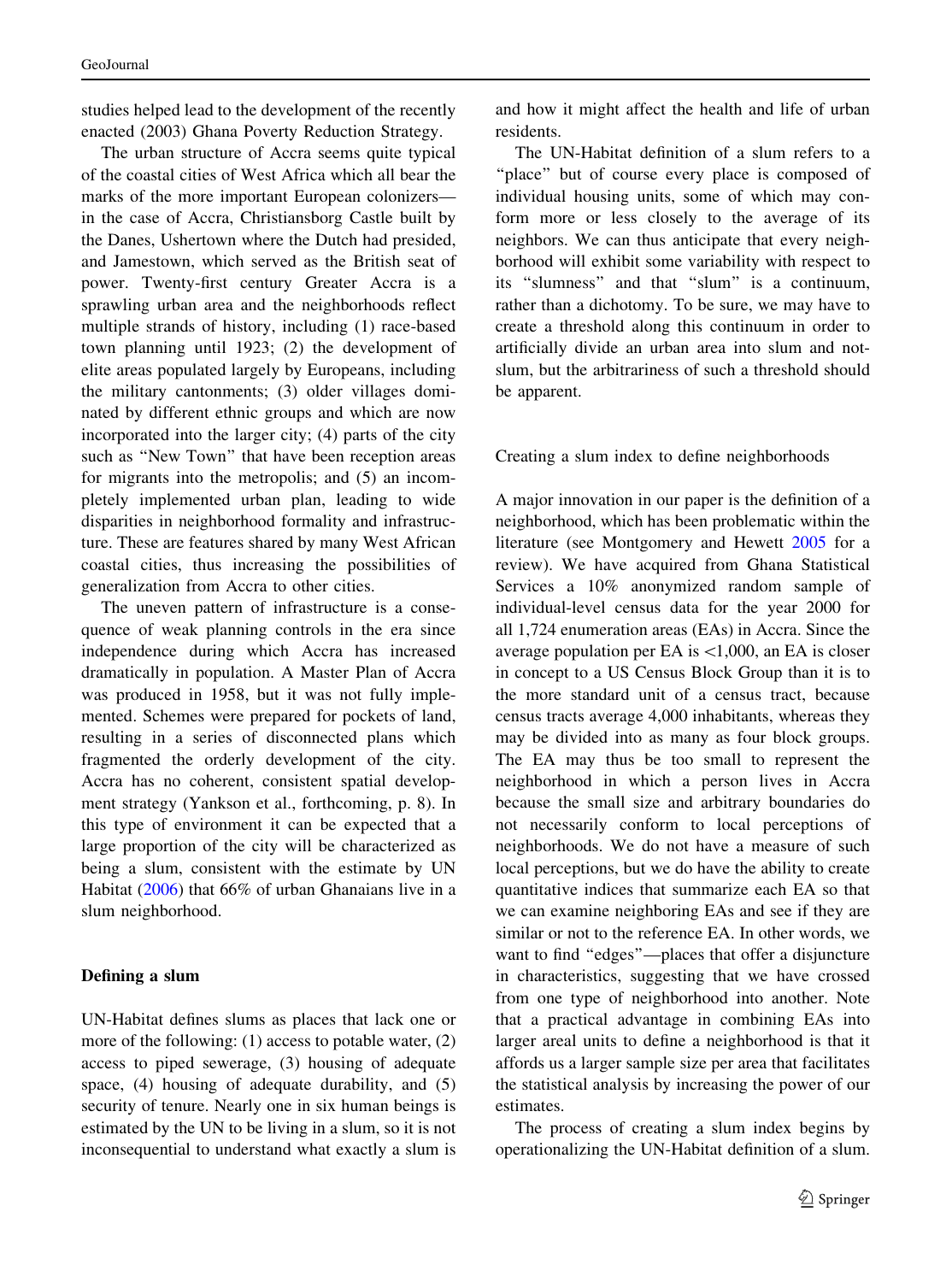We are able to do this because the 2000 Census of Population and Housing in Ghana asked questions that relate specifically to at least the first four of the UN-Habitat's five slum criteria. The fifth, which refers to the legal of security of tenure, is more difficult to infer from census data. Each housing unit in our 10% anonymized sample was scored as follows:

- 1. If the housing unit does not have piped water, then slum $1 = 1$  (else 0);
- 2. If there is no toilet and no sewage connection, slum $2 = 1$  (else 0);
- 3. If the number of persons per room is  $\geq 2$ , slum $3 = 1$  (else 0);
- 4. If the building material is less durable, slum $4 = 1$ (else 0);
- 5. If the resident is not the owner, slum  $5 = 1$ (else 0);
- 6. Slum index for each housing unit  $(S_h) = \Sigma$ (slum1…slum5).

Table 1 shows the distribution of housing units in Accra by each of these characteristics. The majority of homes in Accra do not have piped water, they do not have a toilet that is connected to the sewer, and the majority of units are not owned by a resident. Nearly half have three or more persons per room, but only a handful of the housing units had what we defined as a non-durable roof and outer walls. Indeed, the vast majority of housing units in Accra are shown in the census as having outer walls of cement or concrete and roofs of slate, asbestos, or corrugated metal. An asbestos roof may have unintended health consequences, but it is generally considered to represent a durable roofing material.

Table 1 Characteristics of housing units according to slum criteria, Accra, 2000

| Housing characteristic                               | Percent of<br>housing units |
|------------------------------------------------------|-----------------------------|
| No piped water in house                              | 56.3                        |
| House does not have<br>a toilet connected to a sewer | 73.9                        |
| 3+ persons per room                                  | 47.8                        |
| Roof and siding are not of durable material          | 0.9                         |
| Residents are not the owners                         | 61.6                        |
| Number of housing units                              | 366,540                     |

Having calculated the slum index for each housing unit, the slum index for each EA was then calculated as the mean value for all housing units in that EA:

$$
S_{\text{EA}} = \frac{\sum_{h=1}^{n} S_h}{n}
$$

For all housing units in Accra, the mean slum index was 2.43, with a standard deviation of 1.1. The minimum was zero—no slum characteristic—and only 6.5% of homes in Accra had that score. The maximum of five was shared by 0.7%. The median was three of the slum characteristics per housing unit, with those three most often being lack of piped water, no toilet connected to the sewer, and three or more people per room.

From paper maps and EA descriptions provided by the Ghana Statistical Services, overlaid on a highresolution DigitalGlobe Quickbird image (discussed in more detail below), we have created a digital boundary map (shapefile) of the 1,724 EAs in metropolitan Accra. Figure [1](#page-4-0) is a map of the EAs in Accra according to the average slum index per EA. Slums are nearly ubiquitous in Accra, as in most sub-Saharan African cities, but there is a spatial pattern, evidenced by a Moran's I of 0.33, which is statistically significant well beyond the 0.001 level. The white spots or ''holes'' in the map are places for which there are no census data, and include a huge roundabout near the airport on the northeast side, a military base on the east side, and salt flats on the west side.

Redefining neighborhoods into ''analytical regions''

Although Moran's I tells us that there is a spatial patterning to the ''slumness'' within Accra, the map shown in Fig. [1](#page-4-0) reflects the seeming scatter-shot nature of development within the city (Pellow [2002](#page-12-0)). Furthermore, EAs are generally quite small in geographic area and thus may represent portions of neighborhoods, rather than a full neighborhoods. At this geographic scale there is a also a fair amount of variability from EA to EA in the slum index, as the inset of Fig. [1](#page-4-0) demonstrates.

To define areas that may more closely approximate the city's neighborhoods, we used a method of areal aggregation developed by Duque Cardona ([2004\)](#page-12-0) to regroup the 1,724 EAs into a smaller set of 214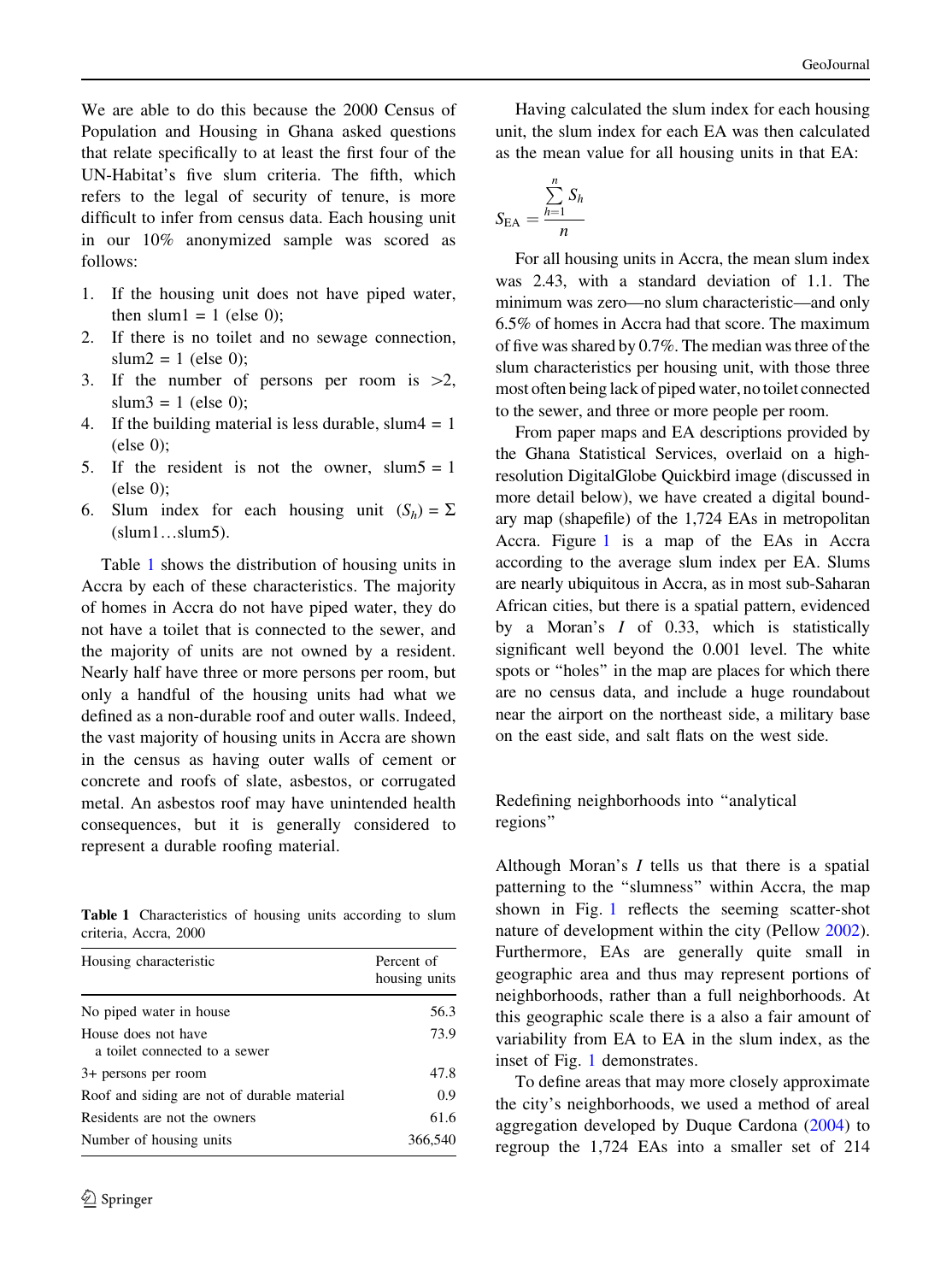<span id="page-4-0"></span>

Fig. 1 Slum index by EA in Accra, 2000

homogeneous and spatially contiguous neighborhoods, which we call "analytical regions" (ARs). The problem of aggregation of spatial data is conceptualized as a special case of clustering in which the geographical contiguity between the elements to be grouped should be considered. This particular case of clustering methods is usually known as contiguity-constrained clustering or simply the regionalization problem. Previous approaches include Openshaw's Automated Zoning Procedure (AZP) (Openshaw and Rao [1995\)](#page-12-0) and the SAGE system developed by Haining and his associates (Wise et al. [2001](#page-13-0)). Duque's approach involves linear optimization to implement a decision rule determining the ''edge effect''—whether a neighboring EA has a slum index score that is similar enough to attach it to and thus enlarge the current neighborhood or whether it is sufficiently dissimilar to suggest that it is part of another neighborhood.

An advantage of this approach is that it provides a way of dealing with the modifiable areal unit problem (MAUP) as outlined by Openshaw [\(1984\)](#page-12-0). The issue is that when we aggregate data for geographic areas, we may find that the results differ according to how we draw the boundaries of those areas. If we modify the area, we may modify the results. There is no way to eliminate this problem in the real world, but the more intelligently we define an area, the higher the probability is that each area will appropriately account for the spatial differences that we are seeking to observe. Although we are forced to start with arbitrarily defined census boundaries, the areal aggregation procedure attempts to group contiguous areas based on the intelligence that we have about their housing characteristics. In this way, we are able to generate what appear at least initially to be the ''best'' solutions for the areal definitions of neighborhoods, at a given point in time. We emphasize the latter point because, consistent with Martin's view discussed above, that neighborhood's are temporally contingent (Martin [2003](#page-12-0)), the MAUP emphasizes the spatial contingency of a neighborhood: (a) boundaries of neighborhoods can shift as the built environment and the social structure change over time, and (b) we may or not be successful in identifying those boundaries. Thus, we must always be cognizant of the fact that we are trying to capture a potentially nebulous and moving target.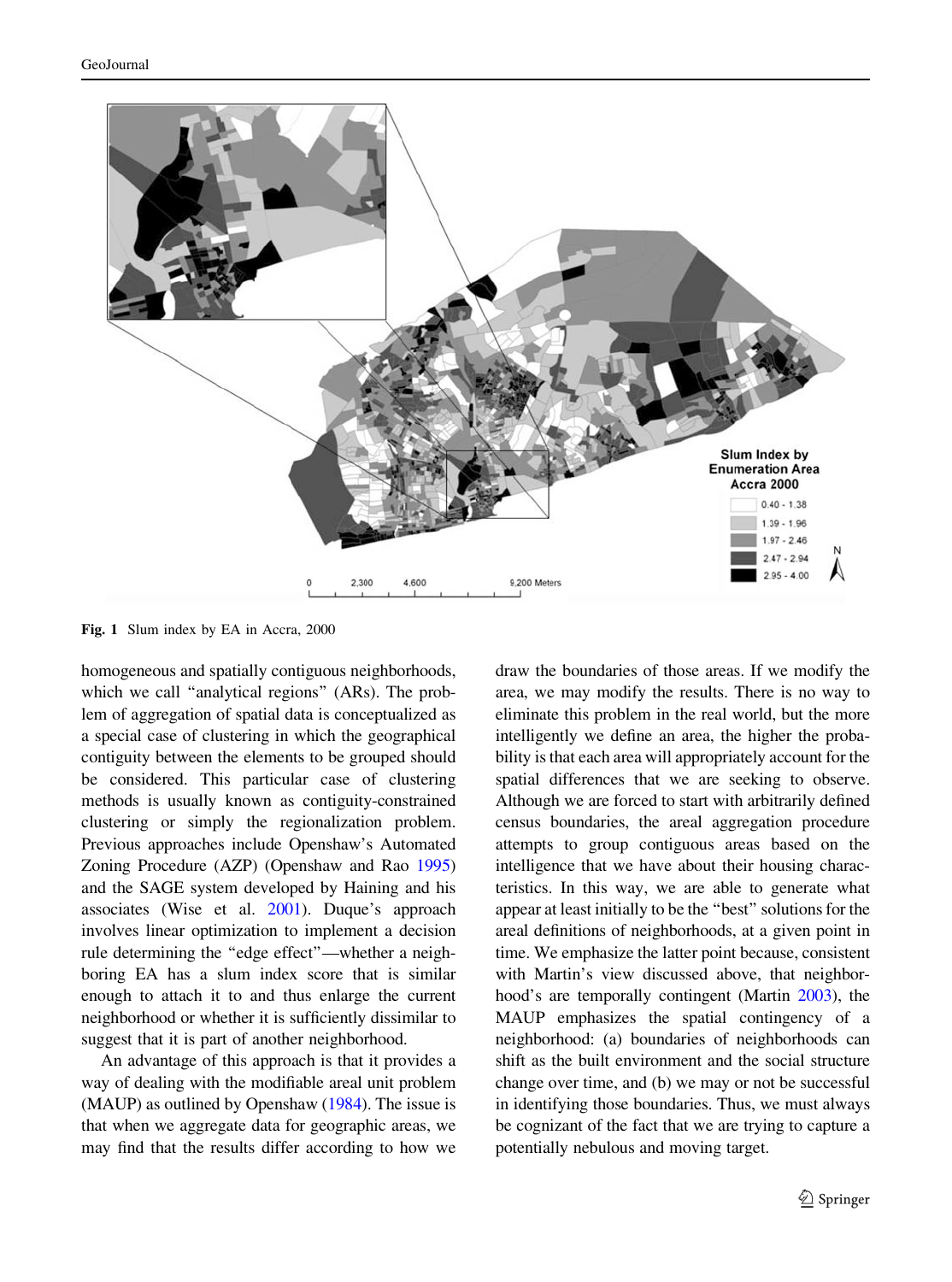<span id="page-5-0"></span>With these caveats in mind, Fig. 2 maps the average slum index by analytical region. The aggregation process reduced Moran's  $I$  to a value that is no longer statistically significant, indicating that, as we had hoped, we have now accounted for the spatial patterning in the neighborhoods that existed at the EA level. This means that we have been able to discern from the data the pattern that is obvious within the city—Slum areas are often cheek-by-jowl with wealthy areas. Slumness is not a spatially continuous phenomenon. This is illustrated in Fig. 3, which maps the top ten ARs according to the slum index (the most



Fig. 2 Slum index by analytical regions, Accra, 2000



Fig. 3 The top ten best and worst analytical regions by slum index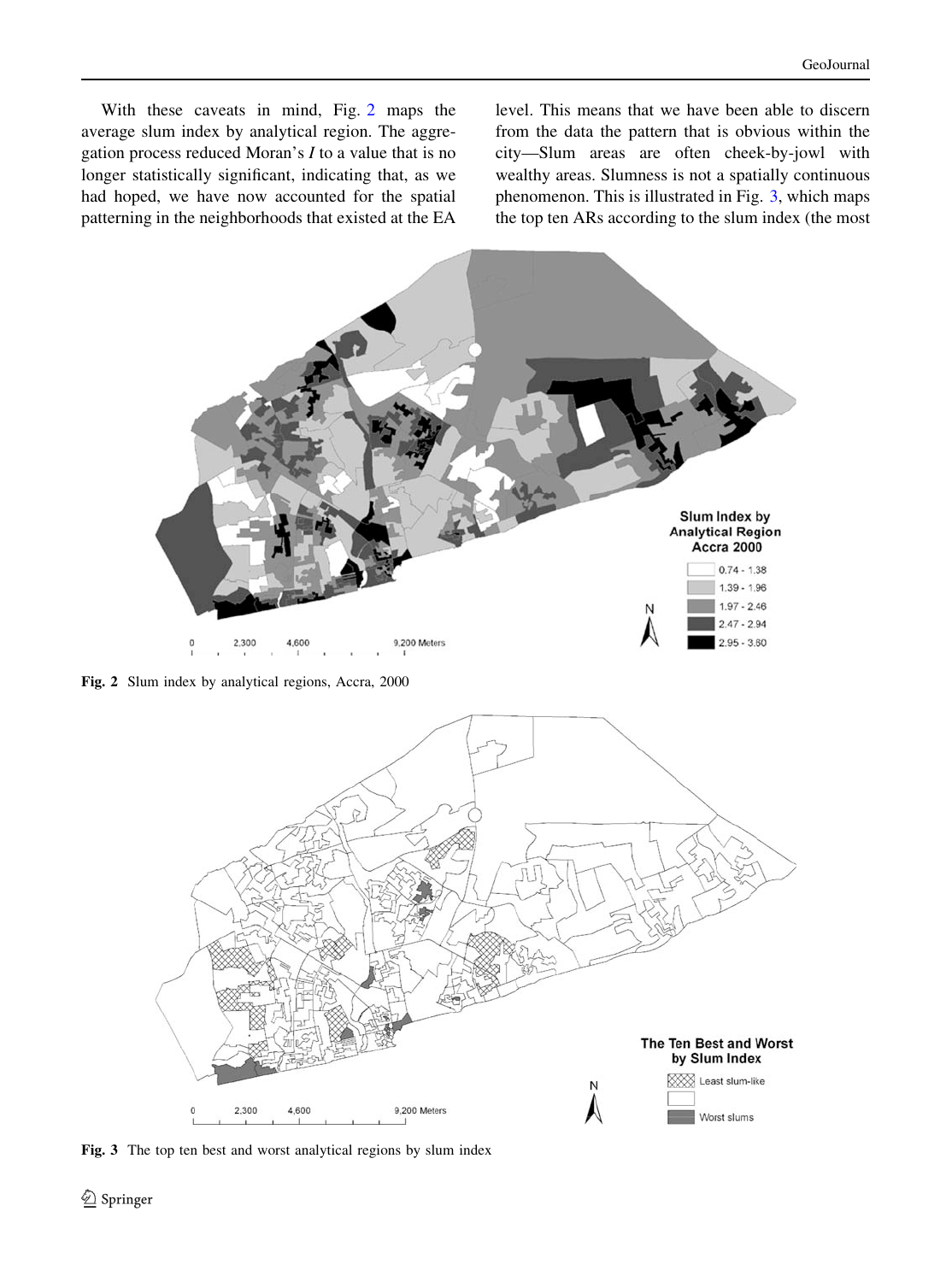slum like) and the bottom ten (the least slum like). There are extremes of neighborhoods that are not only physically quite close to one another, but in some cases actually adjacent to one another.

## What characteristics of a slum can be derived from imagery?

We employ Ridd's vegetation, impervious surface, bare soil (V-I-S) model of the urban scene as the basis of our classification system for inferring land use from the land cover data derived from satellite imagery (Ridd [1995\)](#page-12-0). Ridd's work relies on the concept that the dominant ''building blocks'' or materials of urban areas are vegetation, impervious surface, and soil. By extracting the proportional abundance of each of these types of surface materials, it is possible to characterize the different types of land-use occurring within a city. High levels of impervious surface (streets, parking lots, and roofs) will be indicative of dense, especially commercial, center-city areas, while high levels of vegetation would be indicative of city parks if located within the inner perimeter of the city, or low-density residential and agricultural uses if located on the periphery. Bare soil may be associated with industrial areas and with low-income residential areas.

It is the latter, in particular, in which we have an interest, because we expect that slums will have a combination of impervious surface (largely from roofs) and bare soil (especially streets and walkways) that would indicate residential areas in a sub-Saharan city, but relatively little vegetation, at least in comparison to other residential areas. Accra is in a moist tropical zone in which vegetation flourishes naturally, but the crowdedness of slums, in combination with the need to use wood for cooking, building homes, and creating furniture, among other things, is hypothesized to lead to denuded neighborhoods.

An additional metric is a measure of texture. This index is created by passing a moving window over adjacent pixels to measure the variability in brightness from one window to the next. High variability in the pattern of brightness is evidence of texture—A diversity of land cover on the ground—Whereas lowvariability indicates little texture. Slum areas are often very densely settled with little variability of

land cover due to the similarity of building material s and the lack of planned areas that might includ e lawns, parks, roadways, parking areas, commercia l buildings, and so forth.

In analyzing satellite imagery for urban places, ou r experience suggests that higher spatial resolution i s more important in characterizing an urban place tha n is the number of bands available for analysis (Rashe d and Weeks [2003;](#page-12-0) Rashed et al. [2001,](#page-12-0) [2003](#page-12-0); Week s [2004;](#page-13-0) Weeks et al. [2005\)](#page-13-0). This is because the buil t environment is configured differently, and normall y less homogeneously, than the natural environment . For this reason, we use data from a DigitalGlob e Quickbird image that has a spatial resolution of 0.6 m in the panchromatic range, and 2.4 m in the multi spectral bands. This resolution allows us to summarize data within each of the EAs and withi n each AR. The only limitation is that the only highresolution satellite imagery available at a time perio d reasonably close to the census does not cover th e entire AMA. Accra is characterized by a regular cloud cover (and experiences occasional dust storms) , and so there was very limited availability to us o f cloud-free imagery.

### Results

Characteristics of the slum areas

We have already shown in Figs. [1](#page-4-0) and [2](#page-5-0) that there is considerable spatial variability in neighborhoods with respect to slumness. The slum index is a composite of five different criteria, but the five ingredients do not contribute equally to its overall construction. For the ARs created by the slum index, the bivariate correlation coefficient between the AR slum index and the proportion of housing units in the AR without piped water was 0.87, followed by a coefficient of 0.81 with the proportion of housing units with no toilet and sewer connection. The other high correlation is with the proportion of housing units with three or more people per room  $(r = 0.74)$ . The other two slum components—durability and security of tenure were less well correlated with the overall slum index  $(r = 0.21$  and 0.43, respectively). So, the implication is that the slum index that we have created is especially focused on crowded homes and lack of infrastructure.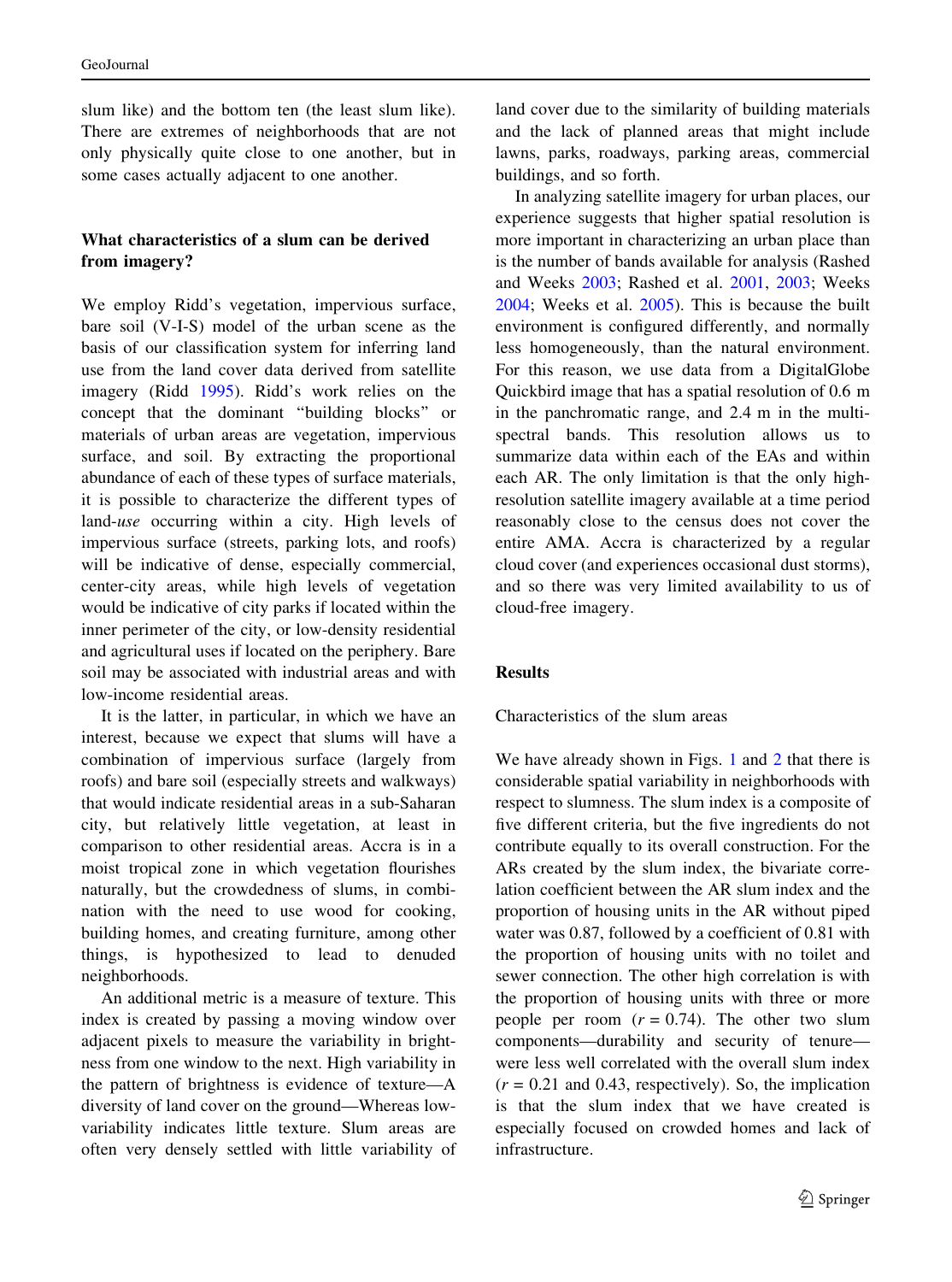The slum index was created from housing variables and is conceptualized as a set of characteristics of place, rather than the people living there. However, we are naturally interested in the extent to which people living in slums are different from people living elsewhere. Table 2 summarizes the results of a multiple regression analysis in which we have evaluated the role of socioeconomic variables as predictors of the slum index. The most important predictor is low-educational status. As the percentage of neighborhood residents with less than a secondary education goes up, the slum index also rises. The next most important predictor was occupational status. As the percentage of people in the lower occupational strata goes up, so does the slum index. The ethnic variables capture another element of socioeconomic status because the Akan (largely the Ashanti) tend to be the more politically and economically influential groups in Ghana and as their proportion increases in a neighborhood the slum index goes down. Non-Africans tend to be better off economically and educationally than the Ghanaian population and as the non-African proportion increases in a neighborhood its slum index goes down. Other variables in the model were not statistically significant, but were in the expected direction. Higher proportions of Muslims in a neighborhood were associated with a higher slum index, and slum neighborhoods also have a higher proportion of young children.

Overall, it can be seen that 53% of the variability in the slum index can be explained by the combination of these socioeconomic and ethnic factors. This is a very good statistical fit, albeit less than perfect. Can we use these characteristics of residents to pinpoint geographically where the slums are? From the above regression analysis, we have calculated the

Table 2 Social variables associated with the slum index

| Variable                          | Beta         | $T$ -score |
|-----------------------------------|--------------|------------|
| % less than secondary education   | 0.395        | 6.296      |
| % lower occupational status       | 0.298        | 4.752      |
| $%$ Akan                          | $-0.132$     | $-2.538$   |
| % non-African                     | $-0.123$     | $-2.452$   |
| % Muslim                          | 0.059        | 1.113      |
| $%$ under 15                      | 0.045        | 0.673      |
| Dependent variable $=$ slum index | $R^2 = 0.53$ |            |

predicted slum index for each analytical region in Accra and then we have compared the top ten slums derived in this way with the top ten slums derived from the slum index. If we require exact prediction, then only two of the top slum ARs are among the top ten as predicted by the socioeconomic characteristics, although those are in fact the two worst slums according to our index—Nima and Ussher Town.

Although predicting only two of the top ten does not sound like a close fit, the geographic fit shown in Fig. [4](#page-8-0) tells a different story. We have drawn a 500-m buffer around each of the predicted ten worst slums and within those buffered areas are found six of the top ten slums. Thus, the socioeconomic characteristics of residents put us very close to, even if not necessarily exactly on top of, the worst slum areas. This close relationship between slum housing and lower socioeconomic status of residents is not surprising, but rather confirms that using two different sets of data from the census can help us to identify the geographic location of the worst slums in Accra. We turn now to the question of whether the imagery can predict those locations.

## Overall predictability of slums from the imagery

Can the variability in a neighborhood's slum index be predicted by data from the remotely sensed image? The answer from the data in Table [3](#page-9-0) is a qualified yes. The  $R^2$  for the overall slum index is 0.38, with the proportional abundance of vegetation in the analytical region being the most important predictor, with a small amount of predictive power added by the texture measure. Both factors are in the expected directions: A slum is associated with less vegetation and less variability in the land cover. However, the residuals are spatially autocorrelated, with a znormalized Moran's I value of 3.67. This indicates that there is an underlying spatial component that is not accounted for in the original regression model. From the standpoint of classical statistics, this is a problem because it suggests a violation of one of the underlying assumption of regression analysis which is that the data are randomly distributed. On the other hand, Tobler's "First Law of Geography" (Tobler [1970,](#page-13-0) [2004](#page-13-0)) suggests that while all things are related to one another, near things are more related. Put another way, spatial autocorrelation should be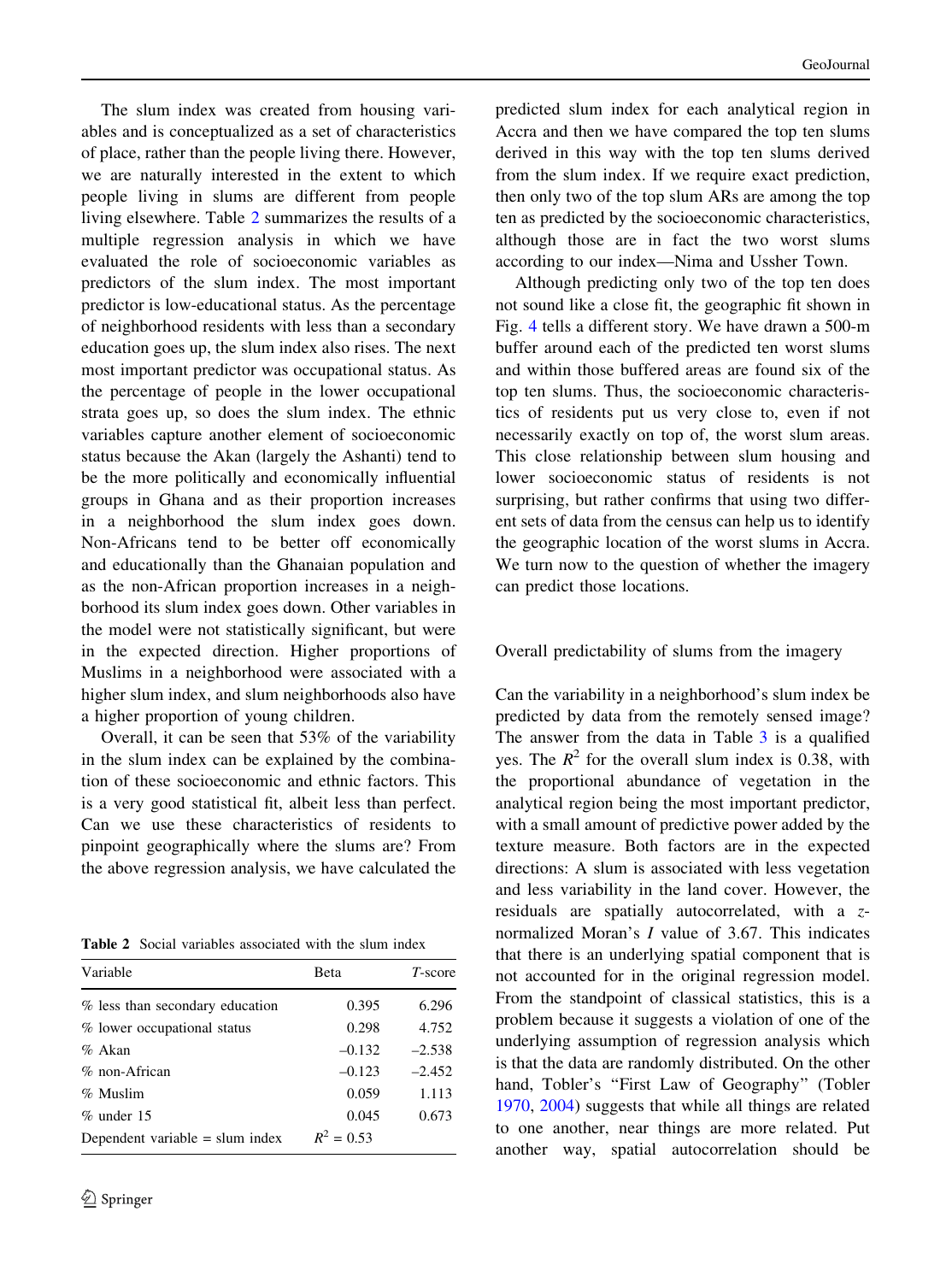<span id="page-8-0"></span>

Fig. 4 Proximity of slums to predicted ARs based on socioeconomic status of residents

expected and should be accounted for, rather than being seen as a problem.

Diagnostics within GeoDa software indicated that the spatial autocorrelation in the data could be accounted for by utilizing a spatial error model which incorporates a spatial weights matrix as one of the inputs to the regression calculations. The calculations for such a model are built into the GeoDa software (Anselin [2003](#page-12-0)), and the results of the revised model produced a pseudo- $R^2$  of 0.42, after taking spatial autocorrelation into account. This suggests a slight improvement over the original  $R^2$ of 0.38, but given the differences in the way the two values are calculated, we should not place too great a weight on the difference. Rather, we interpret this to mean that the corrected model is not materially different from the original model, but that the fit is improved a bit when we take the spatial component into account.

Looking at the individual components of the slum index, we find that the  $R^2$  for the proportion of homes in a neighborhood with no piped water was 0.30 when predicted by a combination of vegetation and texture. Again, the diagnostics suggested the use of a spatial error model, which then produced a pseudo- $R^2$ of 0.37, suggesting that the spatially corrected model provides a better fit to the data. If we use the proportion of homes with no toilet and sewer as the slum index, the  $R^2$  increases to 0.67, with no spatial autocorrelation in the residuals. Once again, the amount of vegetation was the most important predictor, accompanied by the texture measure. The only other component of the slum index that has a reasonable fit with the imagery is the proportion of homes in which there are two or more people per room. The original  $R^2$  is 0.16, as can be seen in Table [3](#page-9-0), but that is 0.25 when taking spatial autocorrelation into account in the spatial error model. Vegetation is the most important predictor in this instance, but it is closely followed by the proportional abundance of bare soil. In this case, the less bare soil, the higher is the proportion of homes that are crowded. This probably reflects the very crowded circumstances in which closely spaced buildings leave little room for either vegetation or bare soil.

From a global perspective, then, we can conclude that the land cover data do differentiate neighborhoods in a reasonably predictable fashion. Are the imagery variables able to locate the worst slums? If we looking for an exact match, the answer is the same as with the SES predictors. Among the top ten slums as predicted by the imagery are only two of the top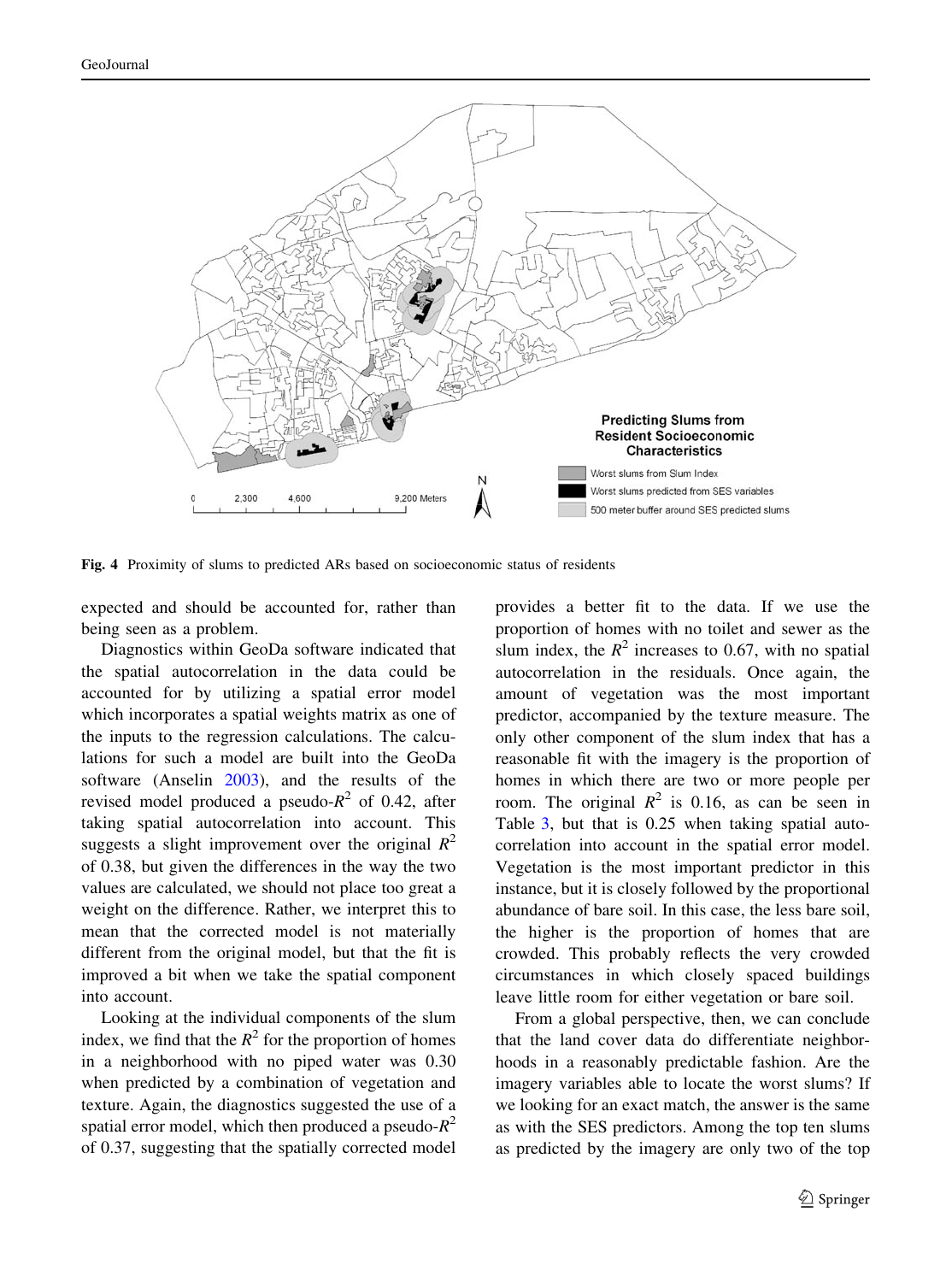<span id="page-9-0"></span>

|                                       | Overall slum<br>index | Proportion<br>with no | with no toilet<br>Proportion | who do not<br>Proportion | with less than<br>Proportion | with 2+ persons<br>Proportion | slum index<br>SES-based |
|---------------------------------------|-----------------------|-----------------------|------------------------------|--------------------------|------------------------------|-------------------------------|-------------------------|
|                                       |                       | piped water           | and sewer                    | own home                 | durable roofing              | per room                      |                         |
| Percent vegetation                    | $-0.724(-9.86)$       | $-0.647(-8.30)$       | $-0.926(-17.22)$             |                          |                              | $-0.349(-5.10)$               | $-0.688(-11.67)$        |
| Texture                               | $-0.198 (-2.70)$      | $-1.82(-2.33)$        | $-0.197 (-3.66)$             | $-0.157(-2.20)$          |                              |                               | 0.132(2.24)             |
| Percent bare soil                     |                       |                       |                              | $-0.154(-2.15)$          |                              | $-1.44 (-2.10)$               |                         |
| Adjusted $R^2$                        | 0.38                  | 0.30                  | 0.67                         | 0.04                     | 0.00                         | 0.16                          | 0.61                    |
| $\mathbb{R}^2$ spatial error<br>model | 0.42                  | 0.37                  | n/a                          | n/a                      | n/a                          | 0.25                          | 0.68                    |

slums according to our slum index. The imagery was able to pinpoint the second worst slum (Ussher Town) but not the worst (Nima).

As was true with the prediction of slum areas from the socioeconomic status of residents, the land cover data from the imagery also comes very close geographically to the worst slum neighborhoods, even if not necessarily in the exact place. This is shown in Fig. [5](#page-10-0) where it can be seen that a 500-m buffer drawn around the ARs predicted by the imagery to be the ten worst slums captures six of the ten worst slum areas according to our index. Clearly, then, the low level of vegetation and the low level of texture within neighborhoods of Accra is symptomatic of slum areas. This could well be thought of as exemplifying the MAUP. If we treat the neighborhoods narrowly, we get less meaningful results than if we define them geographically more broadly.

Of some interest is the fact that the six ARs predicted as slums by the imagery are the same six predicted by the socioeconomic characteristics of the residents. Or, to turn that around, there are four slum areas that neither set of indicators was able to predict. These four are the neighborhoods of Adabraka, Korle, Mpoase, and Mampose, and for some reason are outliers with respect to their predictability as slums. What is different about these places? To answer this question we grouped the ten worst slums into three categories: (1) Nima and Maamobi; (2) Usshertown/Accra Central/Osu; and (3) the ''Outliers.'' We then compared each group according to the set of socioeconomic and cultural characteristics that are available from the census, as well as the data derived from the imagery. The results are shown in Table [4](#page-10-0).

The only difference with respect to the components of the housing-based slum index is that a higher proportion of homes in Nima/Maamobi are built of less durable material than is true in the other areas. This may help to account for the clear public perception of this area as a major slum in Accra. The education and occupational status variables are nearly identical across the three slum groupings, although in terms of illiteracy the outlier slums do have a lower average percentage illiterate. Among the very biggest differences are cultural factors. The Nima/Maamobi neighborhood is heavily Muslim, whereas the Ussher Town area is heavily Ga, and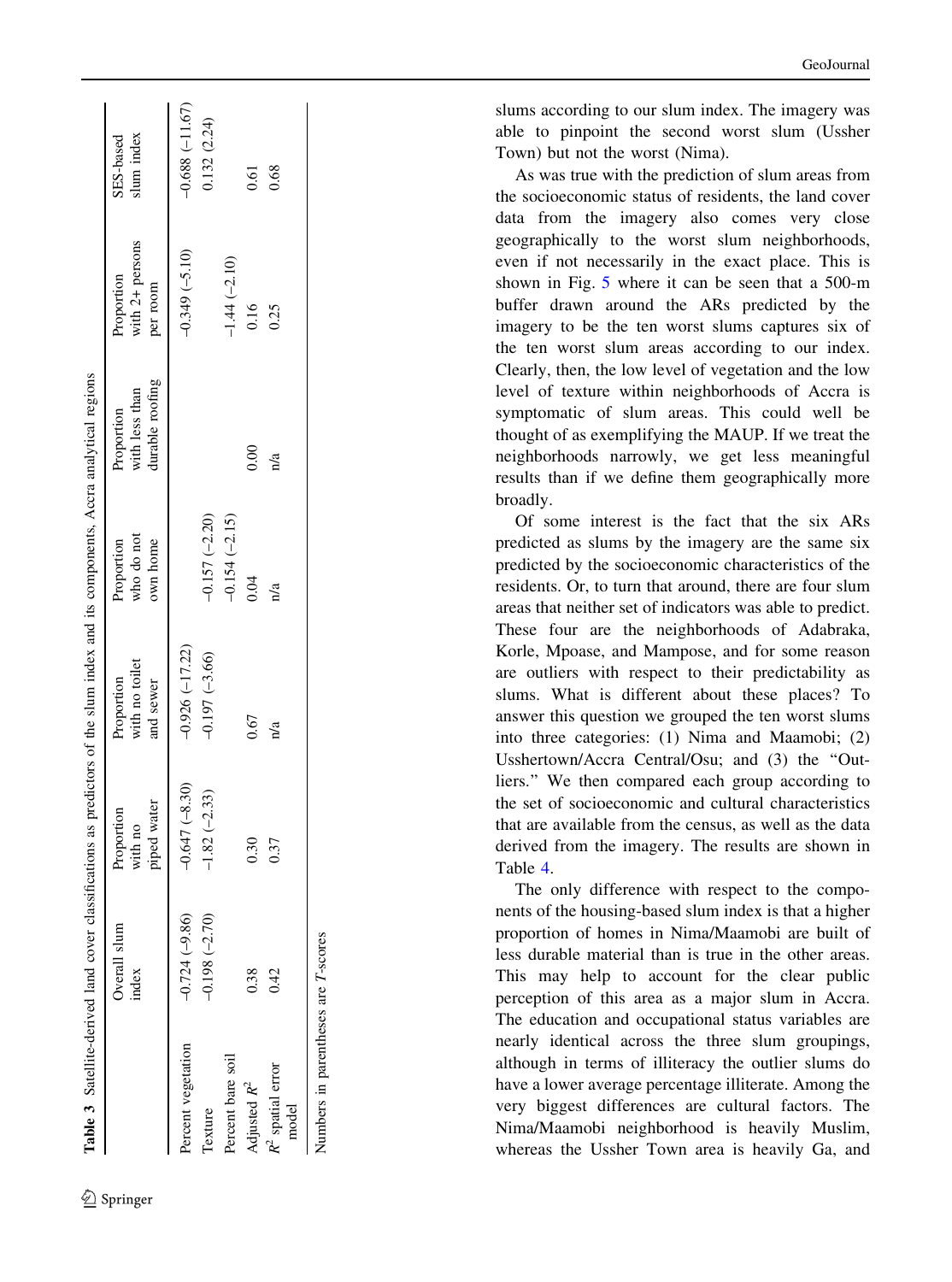<span id="page-10-0"></span>

Fig. 5 Top ten slums predicted by data from the satellite imagery

|  | <b>Table 4</b> Comparison of characteristics of groupings of the ten worst slums |  |  |  |  |  |  |
|--|----------------------------------------------------------------------------------|--|--|--|--|--|--|
|--|----------------------------------------------------------------------------------|--|--|--|--|--|--|

|                                            | Nima/Maamboi | Ussher Town/Accra central | "Outliers" |
|--------------------------------------------|--------------|---------------------------|------------|
| Proportion no piped water                  | 0.86         | 0.77                      | 0.86       |
| Proportion no toilet and sewerage          | 0.97         | 0.95                      | 0.96       |
| Proportion not owning home                 | 0.79         | 0.86                      | 0.79       |
| Proportion with less durable material      | 0.14         | 0.04                      | 0.03       |
| Proportion with 2+ per room                | 0.64         | 0.61                      | 0.56       |
| Percent with less than secondary education | 33           | 31                        | 28         |
| Percent illiterate                         | 24           | 23                        | 18         |
| Percent with lower status occupations      | 91           | 90                        | 90         |
| Percent under age 15                       | 32           | 32                        | 32         |
| Percent 55+                                | 8            | 11                        | 5          |
| Percent Muslim                             | 51           | 15                        | 10         |
| Percent Catholic                           | 12           | 5                         | 8          |
| Percent Protestant                         | 14           | 35                        | 19         |
| Percent Charismatic                        | 17           | 29                        | 43         |
| Percent Akan                               | 20           | 17                        | 44         |
| Percent Ga                                 | 6            | 60                        | 20         |
| Percent Ewe                                | 13           | 6                         | 21         |
| Proportion vegetation                      | 0.06         | 0.04                      | 0.05       |
| Proportion impervious surface              | 0.84         | 0.79                      | 0.60       |
| Proportion bare soil                       | 0.10         | 0.15                      | 0.24       |
| Texture                                    | 3,337        | 3,806                     | 4,658      |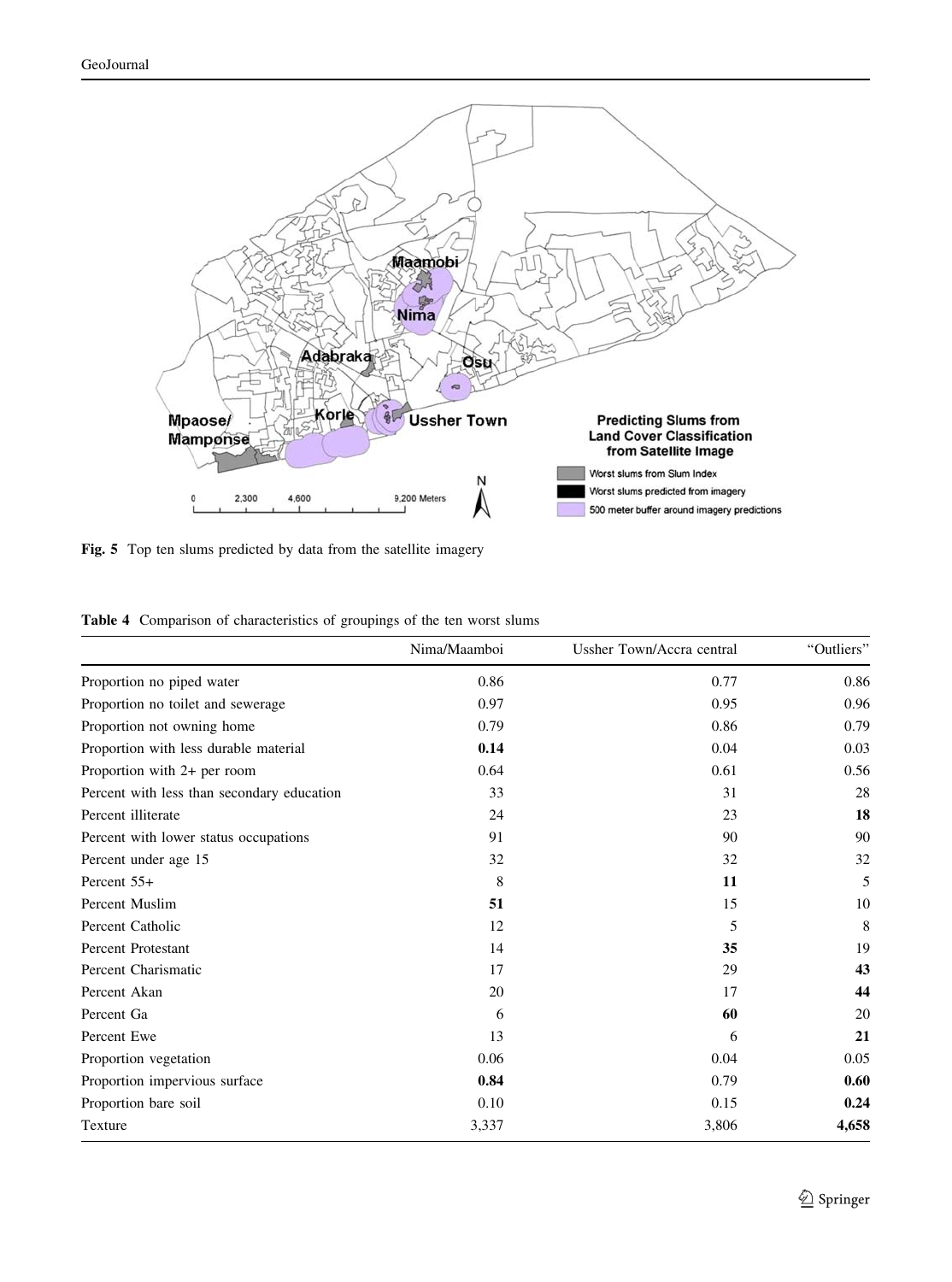the ''Outliers'' have a much higher percentage Akan and Charismatic Christians than the other slums. There are also differences in the land cover as assessed from the satellite imagery. Nima/Maamobi has a high proportion of impervious surface along with low vegetation, whereas the "Outliers" have less impervious surface, more bare soil, and more texture than do the other areas.

Although the differences can be seen in Table [4](#page-10-0), it is not readily apparent how to interpret them. It appears that cultural differences can lead to slums that look different from one another, both in terms of the characteristics of residents and in terms of how the area looks when seen from above. We discuss this in more detail below.

#### Discussion and conclusion

We have shown that it is possible to use census data and geospatial aggregation techniques to create neighborhoods that can be quantified in terms of their slumness. We have focused our attention on the ten worst slums measured in this way. There is a high correlation between socioeconomic characteristics of neighborhoods and the slum index, and there is also a

high correlation between land cover metrics and the slum index. In particular, our analysis has shown that land cover data can identify the parts of the city in Accra where at least six of the ten worst slums are located.

Our analysis was, however, based on predictions of slums informed by the slum index because our predicted values were based on regression models incorporating data from the slum indices. What would the results be if we use ''naked'' results from the imagery? The data in Table [3](#page-9-0) show clearly that low vegetation is the major land cover characteristic of a slum in Accra and in Fig. 6, we show that the top ten ARs in terms of low vegetation are all located within the band of Accra near the coast in which slums are located. However, the low vegetation areas are confined to the grouping in Table [4](#page-10-0) shown as ''Ussher Town/Accra Central/Osu.'' Of some importance, however, is that all ten of the lowest vegetation areas in Accra are within this area. Thus, if we used that single criterion to find slums, we would be very close to one group of the worst slums. We would have no false positives, but we would have false negatives in the sense that the low-vegetation variable does not capture all slums. It did not find Nima/ Maamobi, nor did it find the ''Outliers.''



Fig. 6 Predicting slums from imagery without prior knowledge of slum areas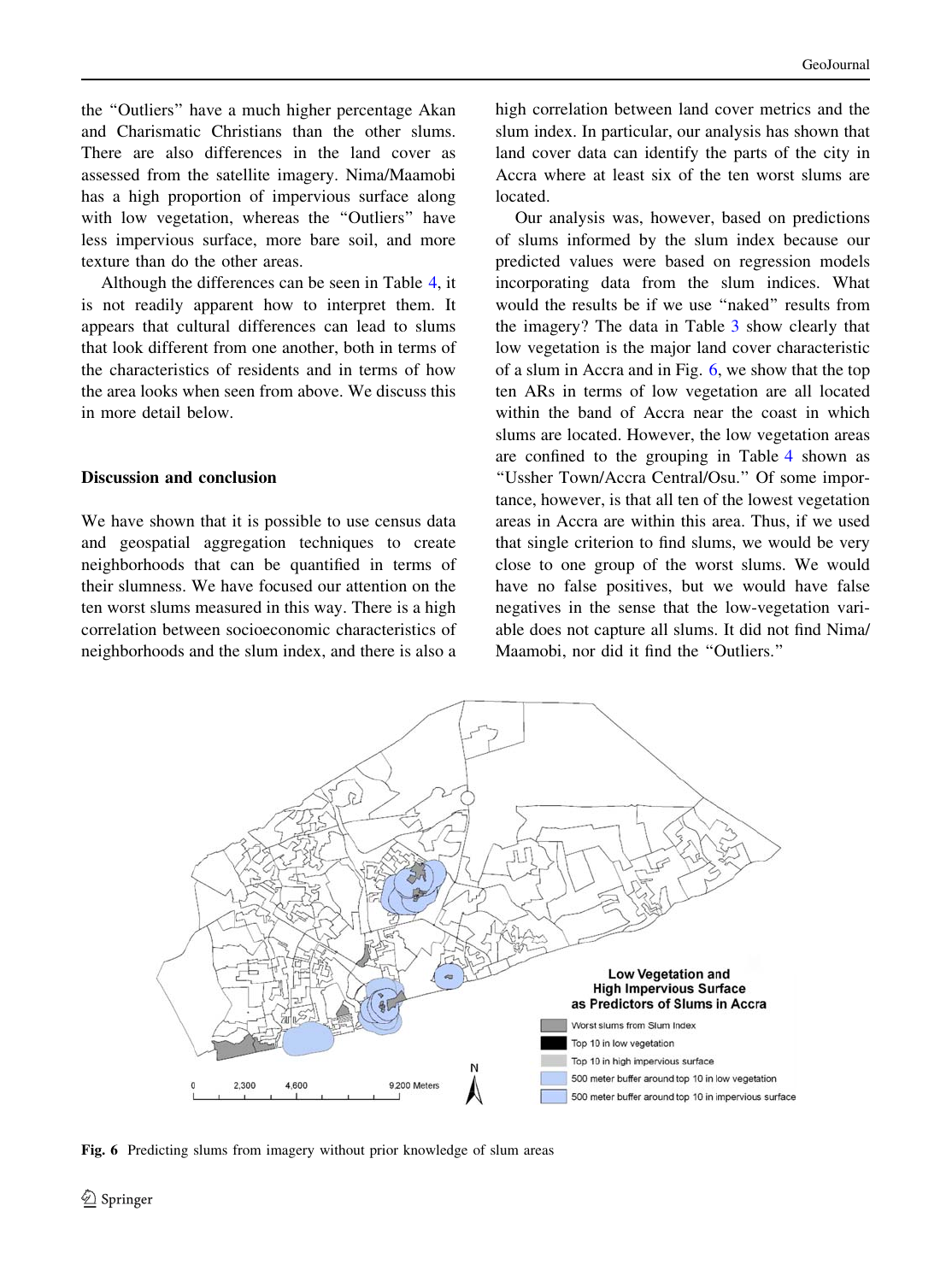<span id="page-12-0"></span>Somewhat serendipitously we discovered that the top ten ARs in terms of the percentage of impervious surface are all located within the area of Nima/ Maamobi. Thus, that area of Accra is different in terms of the land cover feature that most characterizes it. Once again, we would have no false positives, but we would have false negatives because having a high proportion of impervious surface does not identify all slums. Once again, we are left without a unique set of identifiers of the ''Outliers.''

Overall, our results suggest that slums can be identified and quantified, but their characteristics may vary even within the same metropolitan area. Nonetheless, we have shown that a majority of the worst slums can be identified from land cover data classified from a high-resolution satellite imagery. It is not yet clear why we have not been able to identify all of the worst slums. We are currently employing two different, complementary approaches, to improving our understanding of these linkages: (1) more sophisticated classification schemes from the imagery, using Definiens objectoriented software; and (2) more intensive on-theground field work in neighborhoods of Accra.

Acknowledgments This research was supported by grant number R21 HD046612-01 from the National Institute of Child Health and Human Development. This is a revision of a paper presented at the Annual Meeting of the Association of American Geographers, Chicago, IL, 2006.

#### References

- Agyei-Mensah, S. (forthcoming). Poverty and HIV prevalence in Ghana: A geographical perspective. GeoJournal.
- Anselin, L. (2003). GeoDa (tools for exploratory spatial data analysis). Available from [http://sal.agecon.uiuc.edu/](http://sal.agecon.uiuc.edu/csiss/geoda) [csiss/geoda](http://sal.agecon.uiuc.edu/csiss/geoda)
- Diez Roux, A. V. (1998). Bringing context back into epidemiology: Variables and fallacies in multilevel analysis. American Journal of Public Health, 88, 216–222.
- Diez Roux, A. V. (2001). Investigating neighborhood and area effects on health. American Journal of Public Health, 91, 1783–1789.
- Duque Cardona, J. C. (2004). Design of homogeneous territorial units: A methodological proposal and applications. PhD Dissertation, Departamento de Econometria Estadistica y Economica Espanola, University of Barcelona, Barcelona.
- Martin, D. G. (2003). Enacting neighborhood. Urban Geography, 24(5), 361–385.
- Montgomery, M., & Hewett, P. C. (2005). Urban poverty and health in developing countries: Household and neighborhood effects. Demography, 42(3), 397–425.
- Neuwirth, R. (2005). Shadow cities: A billion squatters, a new urban world. New York: Routledge.
- Openshaw, S. (1984). The modifiable area unit problem, CATMOG 38. Norwich: Geoabstracts.
- Openshaw, S., & Rao, L. (1995). Algorithms for reengineering 1991 Census geography. Environment and Planning A, 27, 425–446.
- Pellow, D. (2002). Landlords and lodgers: Spatial organization in an accra community. Westport, CT: Praeger Publishers.
- Rashed, T., & Weeks, J. R. (2003). Assessing vulnerability to earthquake hazards through spatial multicriteria analysis of urban areas. International Journal of Geographical Information Science, 17(6), 549–578.
- Rashed, T., Weeks, J. R., Gadalla, M. S., & Hill, A. G. (2001). Revealing the anatomy of cities through spectral mixture analysis of multispectral imagery: A case study of the greater Cairo region, Egypt. Geocarto International,  $16(4)$ , 5–16.
- Rashed, T., Weeks, J. R., Roberts, D. A., Rogan, J., & Powell, R. (2003). Measuring the physical composition of urban morphology using multiple endmember spectral mixture analysis. Photogrammetric Engineering and Remote Sensing, 69(9), 1111–1120.
- Ridd, M. (1995). Exploring a V-I-S (vegetation-imperious surface-soil) model or urban ecosystem analysis through remote sensing: Comparative anatomy of cities. International Journal of Remote Sensing, 16, 2165–2185.
- Roy, A., & Alsayyad, N. (Eds.). (2004). Urban informality: Transnational perspectives from the Middle East, Latin America, and South Asia. Lanham, MD: Lexington Books.
- Sampson, R. J. (2003). Neighborhood-level context and health: Lessons from sociology. In I. Kawachi, & L. F. Berkman (Eds.), Neighborhoods and health. New York: Oxford University Press.
- Sampson, R. J., & Laub, J. H. (1990). Crime and deviance over the life course: The salience of adult social bonds. American Sociological Review, 55, 609–627.
- Sampson, R. J., & Morenoff, J. D. (2003). Spatial (dis)advantage and homicide in Chicago neighborhoods. In M. F. Goodchild, & D. G. Janelle (Eds.), Spatially integrated social science. New York: Oxford University Press.
- Songsore, J., & Goldstein, G. (1995). Health and environment analysis for decision-making: Field study in Accra, Ghana. World Health Statistics Quarterly, 48(2), 108– 117.
- Songsore, J., & McGranahan, G. (1998). The political economy of household environmental management: Gender, environment and epidemiology in the greater Accra Metropolitan area. World Development, 26(3), 395–412.
- Stephens, C., Timaeus, I., Akerman, M., Avie, S., Maia, P. B., Campanario, P., Doe, B., Lush, L., & Tetteh, D. (1994). Environment and health in developing countries: An analysis of intra-urban mortality differentials using existing data. Collaborative Studies in Accra, Ghana and